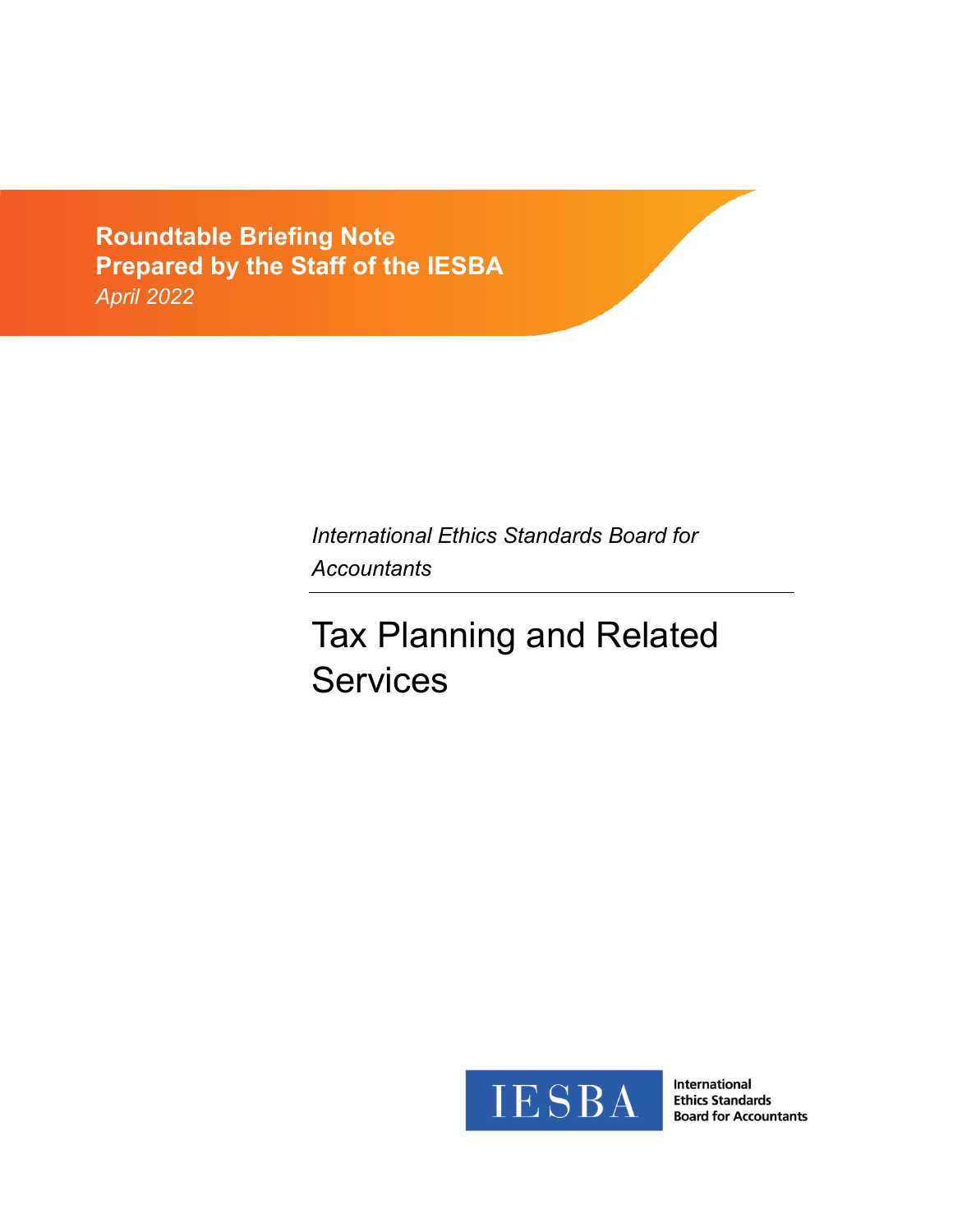

#### **About the IESBA**

The [International Ethics Standards Board for Accountants](http://www.ethicsboard.org/)® (IESBA®) is an independent global standardsetting board. The IESBA's mission is to serve the public interest by setting ethics standards, including auditor independence requirements, which seek to raise the bar for ethical conduct and practice for all professional accountants through a robust, globally operable *[International Code of Ethics for Professional](https://www.ethicsboard.org/international-code-ethics-professional-accountants)  [Accountants \(including International Independence Standards\)](https://www.ethicsboard.org/international-code-ethics-professional-accountants)* (the Code).

The IESBA believes a single set of high-quality ethics standards enhances the quality and consistency of services provided by professional accountants, thus contributing to public trust and confidence in the accountancy profession. The IESBA sets its standards in the public interest with advice from the IESBA Consultative Advisory Group (CAG) and under the oversight of the Public Interest Oversight Board (PIOB).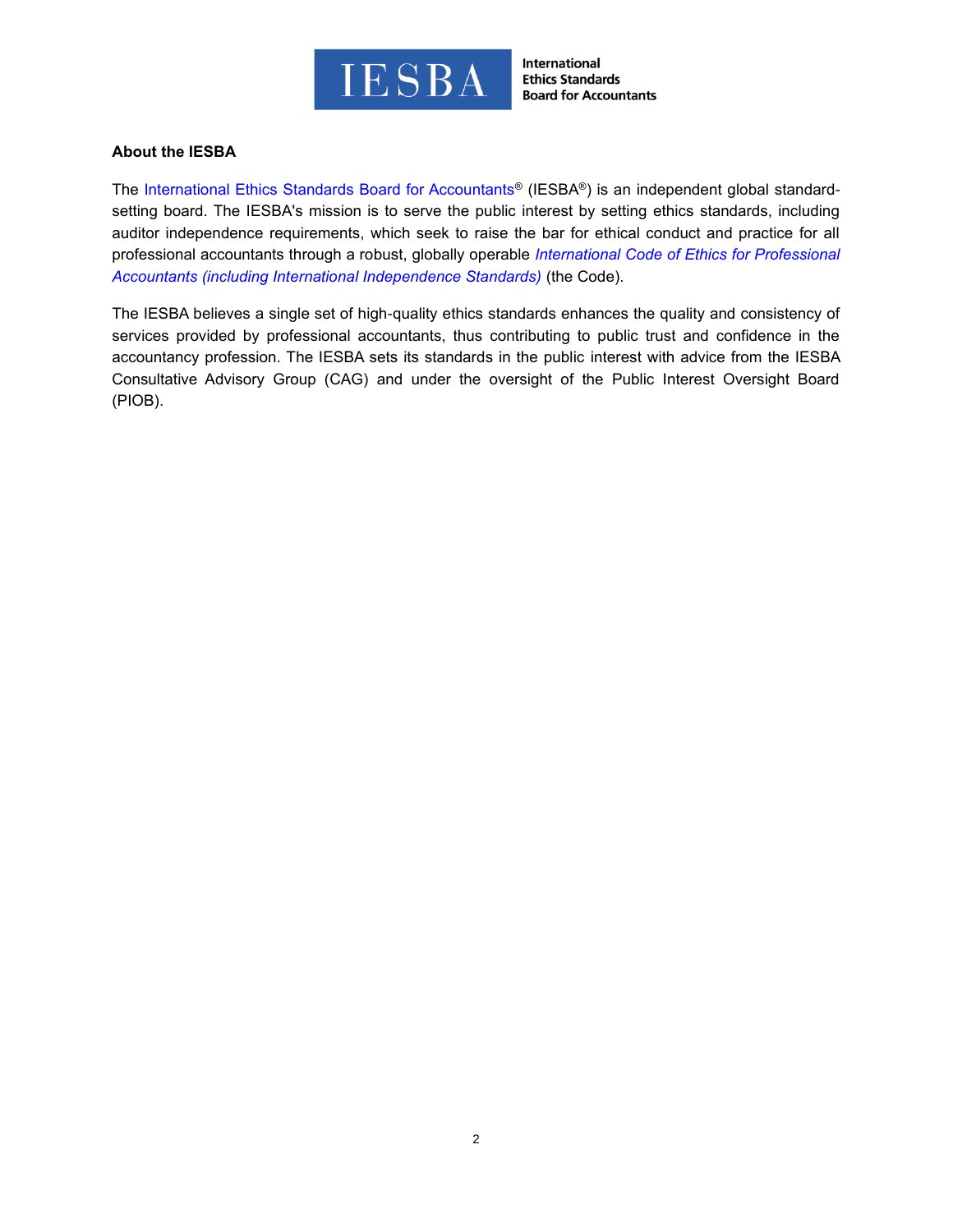# **ROUNDTABLE BRIEFING NOTE: TAX PLANNING AND RELATED SERVICES**

## **I. Introduction**

#### **Background**

- 1. In recent years, much public attention has focused on the topic of tax avoidance in the light of revelations such as the "Paradise Papers"<sup>1</sup> and the "Pandora Papers,"<sup>2</sup> notwithstanding the legality of the tax mitigation schemes or related transactions to achieve desired tax outcomes. Questions have been raised regarding the ethical implications for professional behavior when individual professional accountants in business (PAIBs) and professional accountants in public practice (PAPPs) are involved in developing tax minimization strategies that are perceived as "aggressive," or when firms provide advice to their clients on such strategies.
- 2. The issue is of such public interest significance<sup>3</sup> that it has been discussed on the G20 agenda. A number of global bodies have also focused on the need for transparency and better disclosure of tax practices, among other policy actions. For example:
	- (a) The Organisation for Economic Cooperation and Development (OECD) launched the [Base](https://www.oecd.org/tax/beps/)  [Erosion and Profit Shifting \(BEPS\)](https://www.oecd.org/tax/beps/) project in partnership with the G20. The project aims to ensure that the international tax rules do not facilitate shifting corporate profits away from where the actual economic activity and value creation occur. The premise for value creation is linked to the substance over form argument, which maintains that transactions in question should not be evaluated based on their formal legal structure but instead on the tax impact from the underlying substance of the transactions.
	- (b) The World Federation of Exchanges has included [tax transparency](https://www.world-exchanges.org/storage/app/media/research/Studies_Reports/WFE%20ESG%20Recommendation%20Guidance%20and%20Metrics%20Oct%202015.pdf)<sup>4</sup> as a "material Environmental, Social and Governance (ESG) metric" for reporting by listed companies.
	- (c) The International Federation of Accountants (IFAC) has called for jurisdictions to share information to promote <u>accountability and long-term global sustainability.</u>5
	- (d) The International Accounting Standards Board (IASB) has worked on changes to tax [disclosure rules.](https://www.iasplus.com/en/standards/ifric/ifric-23)<sup>6</sup>
- 3. In the light of these developments and pursuant to a commitment in its **Strategy and Work Plan** [2019-2023,](https://www.ethicsboard.org/publications/iesba-strategy-and-work-plan-2019-2023) the IESBA formed a Working Group in September 2019 to (a) gather an understanding of regulatory, practice and other developments in corporate and individual tax planning by PAIBs and PAPPs, and (b) identify and analyze the ethical implications of those developments and determine whether there is a need for enhancements to the Code or further actions. In September

<sup>1</sup> See, for example, the UK House of Common[s Briefing Paper,](https://researchbriefings.files.parliament.uk/documents/CDP-2017-0228/CDP-2017-0228.pdf) *The Paradise Papers* (November 2017).

<sup>&</sup>lt;sup>2</sup> See, for example, [https://www.bbc.com/news/world-58780561.](https://www.bbc.com/news/world-58780561)

<sup>3</sup> For example, in its article *[What could a new system for taxing multinationals look like?](https://www.economist.com/finance-and-economics/2021/05/13/what-could-a-new-system-for-taxing-multinationals-look-like?frsc=dg%7Ce)* the Economist noted that in 2015, the OECD estimated that tax avoidance robs public coffers of \$100-240 bn, or 4-10% of global corporation tax revenues a year.

<sup>4</sup> *Exchange Guidance & Recommendation* (October 2015), WFE Sustainability Working Group, World Federation of Exchanges.

<sup>5</sup> *G20 Public Trust in Tax – Surveying Public Trust in G20 Tax Systems* (January 2019), Association of Chartered Certified Accountants (ACCA), Chartered Accountants Australia and New Zealand (CA ANZ) and IFAC.

<sup>6</sup> IFRIC 23, *Uncertainty over Income Tax Treatments.*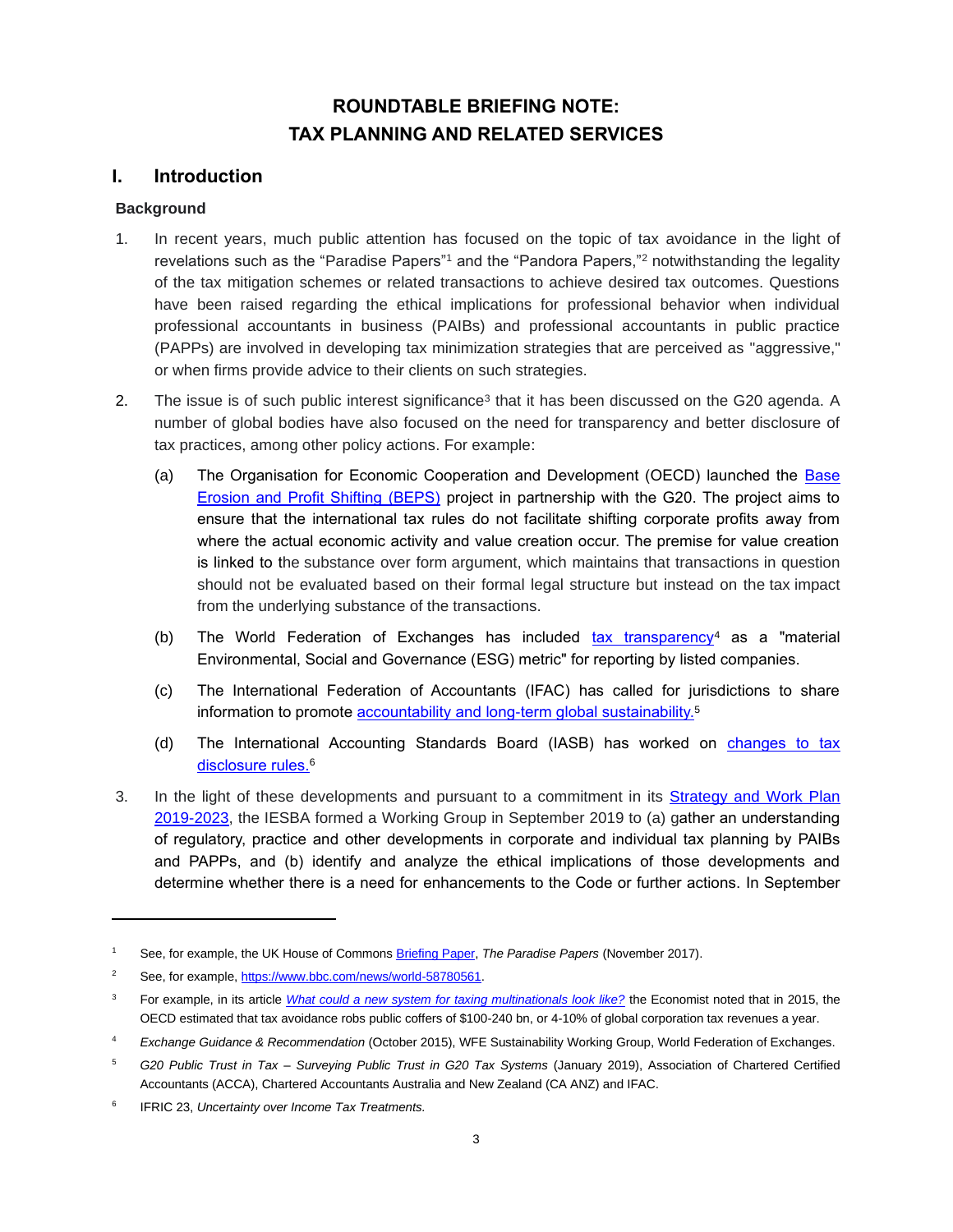2021, the Working Group submitted its final [report and recommendations](https://www.ifac.org/system/files/meetings/files/Agenda-Item-9D-Tax-Planning-and-Related-Services-Final-Report-Updated-to-Reflect-Sept-2021-IESBA-Discussion.pdf) to the IESBA. On the basis of this report and the related recommendations, the IESBA decided to launch a standardsetting project on the topic of tax planning and related services ("tax planning"), establishing a Task Force<sup>7</sup> to take it forward.

#### **Rationale for Project**

- 4. At the outset, the IESBA acknowledged that PAs play a critically important role in the public interest through providing tax planning services to employing organizations and clients. Through their involvement, they contribute to and facilitate a more efficient and effective operation of jurisdictions' tax systems.
- 5. That being said, a number of considerations and desired outcomes underpinned the IESBA's decision to start the project:
	- A view that the Code can play a more concrete and practical role in guiding PAs' mindset and behavior when providing tax planning advice to employing organizations and clients. This recognizes that while the Code does not and cannot override laws and regulations, ethics is broader than the law and can guide behaviors and actions where the law is silent. In this regard, the notion that "what is legal is not necessarily ethical" often resonates with stakeholders and it applies to tax planning just as much as to any other professional activities PAs may pursue. Yet, beyond the fundamental principles (FPs) and conceptual framework (CF) (see Appendix 1) and specific provisions aimed at safeguarding PAPPs' independence in the context of audit and other assurance engagements, the Code is silent on the topic. Additionally, from the perspective of impact, the IESBA agreed that the Code is better placed than non-authoritative material to influence and guide behavior because it is authoritative and enforceable.
	- A significant shift in investor concerns as well as societal expectations for companies to pursue more sustainable business models, and an increasing recognition that there is greater value in the notion of companies pursuing "profitable solutions for the people and the planet" than in serving exclusively the interests of shareholders. In this regard, tax planning has become an important part of the increasing focus among investors and other stakeholders regarding how companies measure up against Environmental, Social, and Governance (ESG) performance indicators. Additionally, there is both a greater awareness among stakeholders of what it means for a PA to act in the public interest as well as a shift in perceptions regarding what is seen as being in the public interest. In particular, what may have been regarded as creative and skillful tax planning may now be perceived differently.
	- The existence of a wide variety of frameworks and quidance materials developed by various organizations in the area of tax planning<sup>8</sup> that are not entirely consistent with each other,

- [Jens Poll,](https://www.ifac.org/bio/jens-poll) Chair, IESBA Member
- [Sanjiv Chaudhary,](https://www.ifac.org/bio/sanjiv-chaudhary) IESBA Member
- [Laurie Endsley,](https://www.ifac.org/bio/laurie-endsley) IESBA Member
- [Andrew Mintzer,](https://www.ifac.org/bio/andrew-mintzer) IESBA Member
- [Channa Wijesinghe,](https://www.ifac.org/who-we-are/leadership/channa-wijesinghe) IESBA Member
- See, for example, Sections V and VI of the IESBA Tax Planning Working Group'[s report.](https://www.ifac.org/system/files/meetings/files/Agenda-Item-9D-Tax-Planning-and-Related-Services-Final-Report-Updated-to-Reflect-Sept-2021-IESBA-Discussion.pdf)

The Task Force comprises: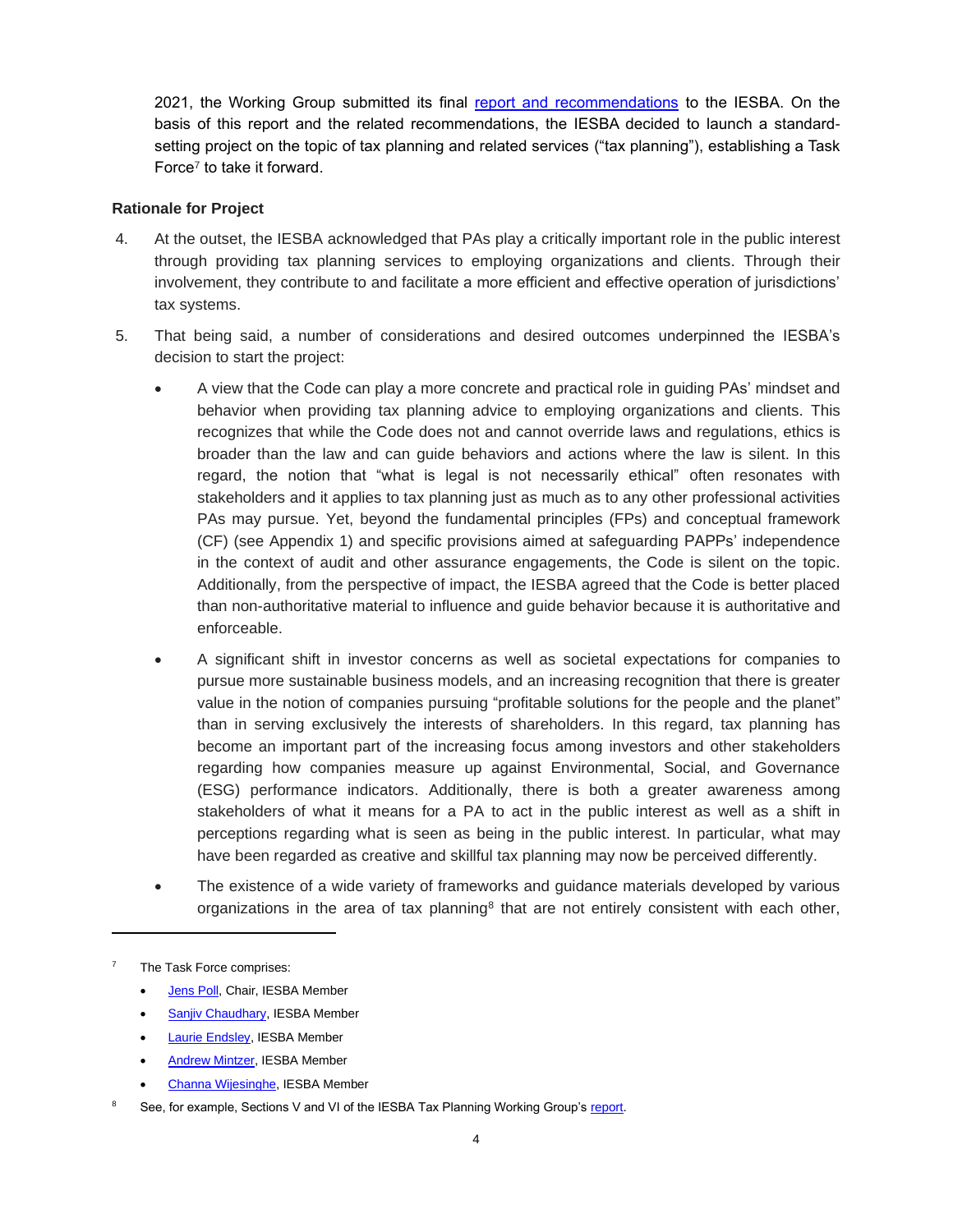because they address different aspects of tax planning, have different objectives or target different audiences. Outreach undertaken by the Tax Planning Working Group as part of its fact-finding work also indicates that some large accounting firms have developed proprietary guidelines on tax planning. Not all firms, however, have such guidance to assist their tax planning work, especially small and medium practices (SMPs) as they do not have the resources of the larger firms. Further, feedback from outreach indicates that there are stakeholder perceptions that the tax adviser community is not as closely regulated as the audit profession and, therefore, generally feels less constrained in the advisory services it provides. Accordingly, the IESBA believes it would be in the public interest to develop a unifying framework in the Code that would codify the relevant principles and best practices, thereby planting the guideposts to help PAs navigate the judgments and idiosyncrasies of tax planning. Such a framework would also have the benefit of providing a consistent baseline of practice for all PAIBs and PAPPs globally.

- A concern to reinforce public trust in the global accountancy profession. News headlines such as those concerning the Paradise and Pandora Papers noted above have led to public outcry about the role of professional tax advisers in enabling wealthy individuals and multinational corporations to engage in tax avoidance or evasion. While this project is not addressing tax evasion, which is unlawful, the profession has not escaped being painted with a broad brush as an "enabler" of tax malfeasance. Public mistrust in professional tax advisers has risen to such a level that in some major jurisdictions, legislation is being considered to regulate tax advice and tax advisers.<sup>9</sup> The IESBA believes that developing an ethical framework in the Code to guide PAs' behaviors and actions in relation to tax planning can go a long way toward protecting the profession's role and reputation in tax planning. Such a framework can help minimize liability as well as reputational risks for PAs by supporting their judgments and actions as they navigate the often-thin dividing line between what is acceptable and unacceptable tax planning. Equally, acting in accordance with such ethical framework can indirectly assist PAs in influencing their employing organizations' or clients' behaviors.
- 6. The IESBA is not underestimating the challenges in developing an ethical framework as national legalities have become highly complicated in the borderless e-commerce economy. Given the wide diversity of tax laws and regulations, it will be important that this framework be jurisdiction-neutral (i.e., equally applicable in jurisdictions where the tax burden is high and where it is low). Likewise, it will be important to avoid the temptations of analyzing the merits of particular tax positions or strategies planned or adopted by individual or corporate taxpayers, judging the merits of the tax regimes or strategies of jurisdictions, or engaging in debates about tax policy. However, in developing this framework, the IESBA will be focused on providing *practical guidance* to PAs in helping them exercise their judgments in navigating the complexities and uncertainties of tax planning while staying true to their ethical responsibilities under the Code.

<sup>9</sup> See, for example, [https://www.accountancyeurope.eu/tax/tax-policy-220107/?mc\\_cid=73311ac0b2&mc\\_eid=5898f32087.](https://www.accountancyeurope.eu/tax/tax-policy-220107/?mc_cid=73311ac0b2&mc_eid=5898f32087)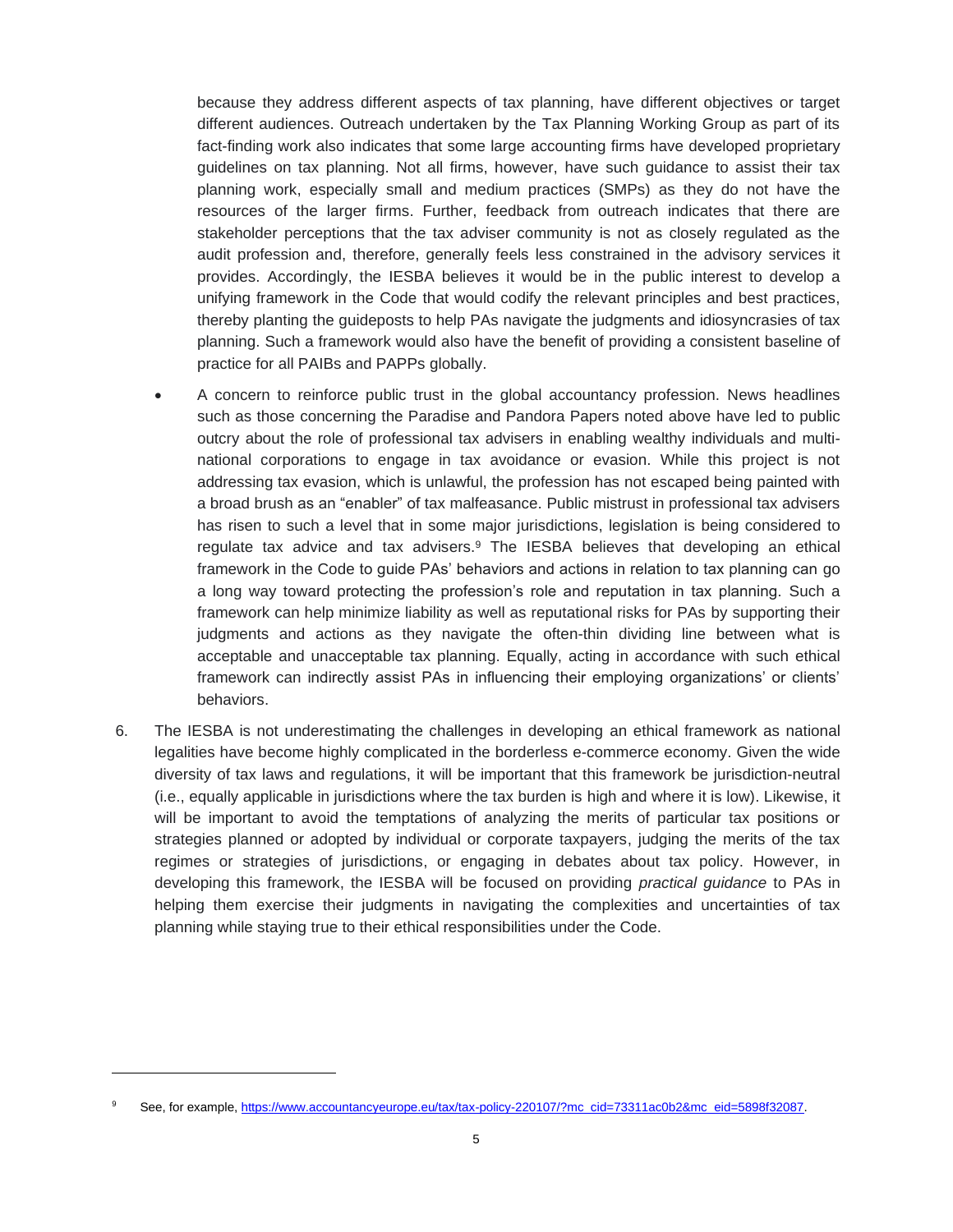## **II. Project Objectives, Scope and Limitations**

#### **Objective**

7. The objective of the project is to develop a principles-based ethical framework, leveraging the FPs and the CF in the Code, to guide PAs' ethical conduct when providing tax planning and related services to employing organizations and clients, thereby maintaining the Code's robustness and relevance as a cornerstone of public trust in the global accountancy profession.

#### **Scope and Limitations**

- 8. The scope of the project will encompass:
	- (a) Part 2 Professional Accountants in Business; and
	- (b) Part 3 Professional Accountants in Public Practice.

Consideration will be given to the need for any enhancements to the provisions in Part  $1 -$ Complying with the Code, Fundamental Principles and Conceptual Framework.

- 9. The provisions to be developed will be applicable across individual and corporate taxpayers (from small- and medium-sized enterprises (SMEs) to large publicly traded multi-national entities).
- 10. At a principles level, the provisions will be equally applicable to public interest entities (PIEs) and non-PIEs. However, the distinction between PIEs and non-PIEs might be a relevant factor for a PA to consider when assessing possible actions to take, such as communication with those charged with governance.
- 11. PAs' responsibilities when they encounter circumstances involving actual or suspected tax evasion are addressed under the non-compliance with laws and regulations (NOCLAR) provisions of the Code (Sections 260 and 360). This project will consider appropriate references to the NOCLAR provisions.
- 12. Consistent with any other provisions of the Code, the provisions to be developed under this project will not override laws and regulations, including any anti-avoidance rules prevailing in a given jurisdiction. This project will respect, and not undermine, national sovereignty to enact and promulgate tax laws and regulations as each jurisdiction sees fit.
- 13. Further, paragraph 100.7 A1 of the Code will remain applicable, i.e., where jurisdictions have provisions that differ from or go beyond those in the Code, PAs in those jurisdictions need to be aware of those differences and comply with the more stringent provisions unless prohibited by law or regulation.
- 14. While a contextual understanding of tax planning methods or approaches is required for this project, the focus will be on PAs' ethical conduct.
- 15. This project will not address the issues of tax morality,<sup>10</sup> tax fairness<sup>11</sup> and tax justice.<sup>12</sup>

<sup>&</sup>lt;sup>10</sup> [Tax Morale,](https://www.oecd.org/tax/tax-morale-f3d8ea10-en.htm) as defined by the OECD, is "the intrinsic motivation to pay taxes." This concept is vital to the tax system as most tax systems rely on taxpayers' voluntary compliance for the bulk of their revenues.

<sup>11</sup> In the Wealth of Nations (1776) (Smith, A., & Cannan, E. (2003). *The Wealth of Nations*. New York, NY. Bantam Classic), Adam Smith argued that taxation should follow the four principles of fairness, certainty, convenience, and efficiency. Tax fairness is a concept which states that the system of taxation must be equitable to the public. A fair tax system encourages a fair contribution to the cost of maintaining public utilities and infrastructure.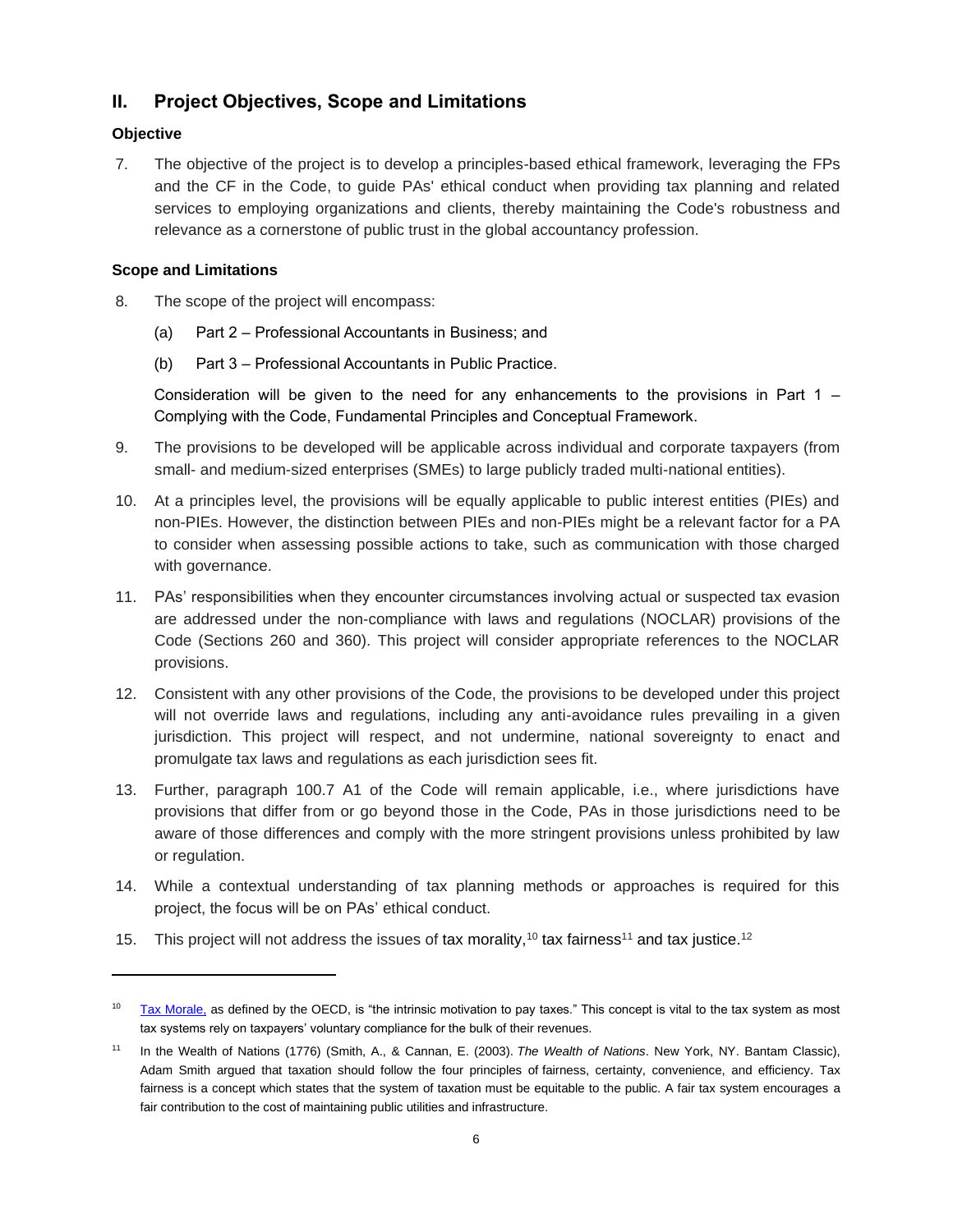### **III. Gray Zone**

- 16. Through its Working Group's fact-finding work, the IESBA noted that there are tax regulations in a number of jurisdictions to deal with unacceptable tax planning practices. These include general anti-avoidance rules and targeted anti-avoidance and mandatory disclosure rules. However, these rules do not necessarily address "aggressive" tax planning practices.
- 17. The IESBA also noted that jurisdictions might use several approaches to encourage legal compliance and discourage unacceptable tax planning practices and/or behavior. However, such behavior is not necessarily characterized as "aggressive" tax planning.
- 18. The IESBA acknowledged that it may be challenging to develop ethics provisions on tax planning for PAs in the absence of a clear definition of "aggressive tax avoidance."<sup>13</sup> Instead, some stakeholders have suggested that the IESBA explore the notion of unacceptable tax planning practices and/or behavior and consider whether it is possible to codify indicators of unacceptable tax planning by PAs.
- 19. In this regard, the IESBA notes that tax planning services can fall anywhere within a broad ethical spectrum from what is considered clearly legal to what is considered clearly illegal. All along this spectrum, ethical considerations apply to PAs providing tax planning services. However, the perception of PAs' unethical behavior in carrying out tax planning services that, while not illegal, are perceived as unacceptable tends to arise within the boundaries of what the IESBA has termed the "gray zone."



- 20. The IESBA has observed that while the gray zone is not necessarily illegal, there may be tax planning practices within that zone that can create threats to compliance with the FPs. In its preliminary discussions, the IESBA has considered that the gray zone could be further categorized into tax planning practices that are "uncertain" (i.e., they deal with situations where it is uncertain what would be considered appropriate tax planning), and those that are "improper" (i.e., the tax planning would be viewed as unacceptable from an ethical perspective).
- 21. The focus of the response framework is to provide practical guidance to PAs in navigating this gray zone so that they remain in full compliance with the FPs of the Code.

 $12$  According to ActionAid, tax justice is a central concern for anyone working for social justice. Tax Justice UK sees a parallel in the movement for tax justice to the movement for women's rights and labor rights as important elements of a country's social fabric. It is a belief in genuinely progressive taxation, i.e., tax systems that generate sufficient public revenue while ensuring that this revenue is fairly redistributed and focused on rebalancing economic and gender inequalities.

The IESBA has agreed that it would not be feasible to define "aggressive tax avoidance" on a global basis.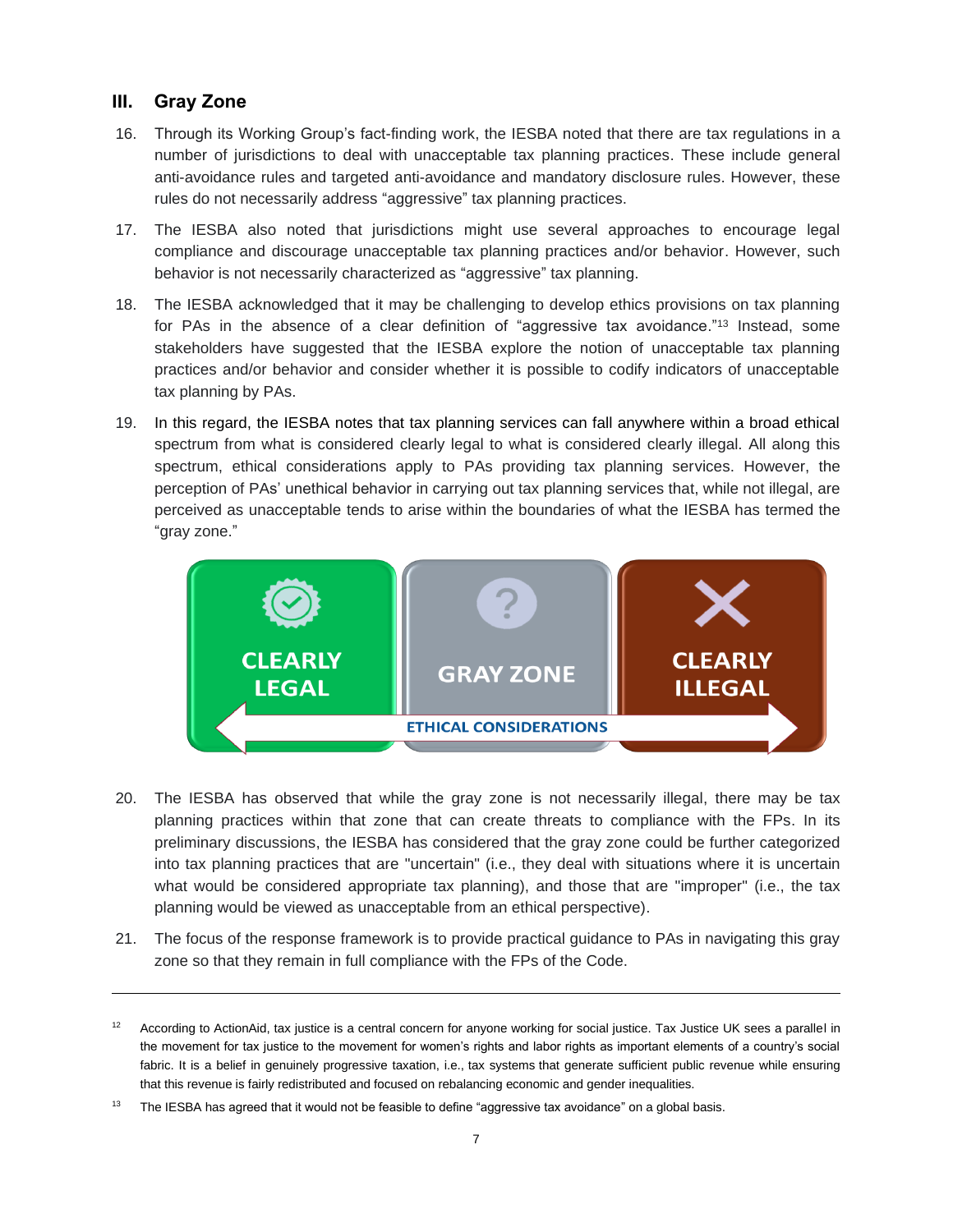## **IV. Purpose of, and Approach to, the Roundtable**

- 22. The roundtable aims to bring together as broad a range of stakeholders as possible globally to discuss the state of play and explore how the IESBA could formulate the response framework for PAIBs and PAPPs. The IESBA will take the feedback from the roundtable discussions into consideration as it develops the proposed ethical framework.
- 23. Appendix 2 sets out the agenda for the roundtable, which will be held virtually. After the welcome and opening remarks from the IESBA Chair, there will be brief remarks from representatives of a few selected organizations. These individuals and their organizations will be introduced following the IESBA Chair's remarks. Participants will then be allocated to three breakout groups to discuss a number of topics. They will then rejoin the plenary session for a high-level report-back on the key takeaways from each breakout group. There will then be an open session within the remaining time during which participants will be able to share any further comments or reactions based on what has been reported back.
- 24. Appendix 3 sets out the discussion topics for the breakout session. Each breakout group will be moderated by a member of the Tax Planning Task Force or IESBA staff.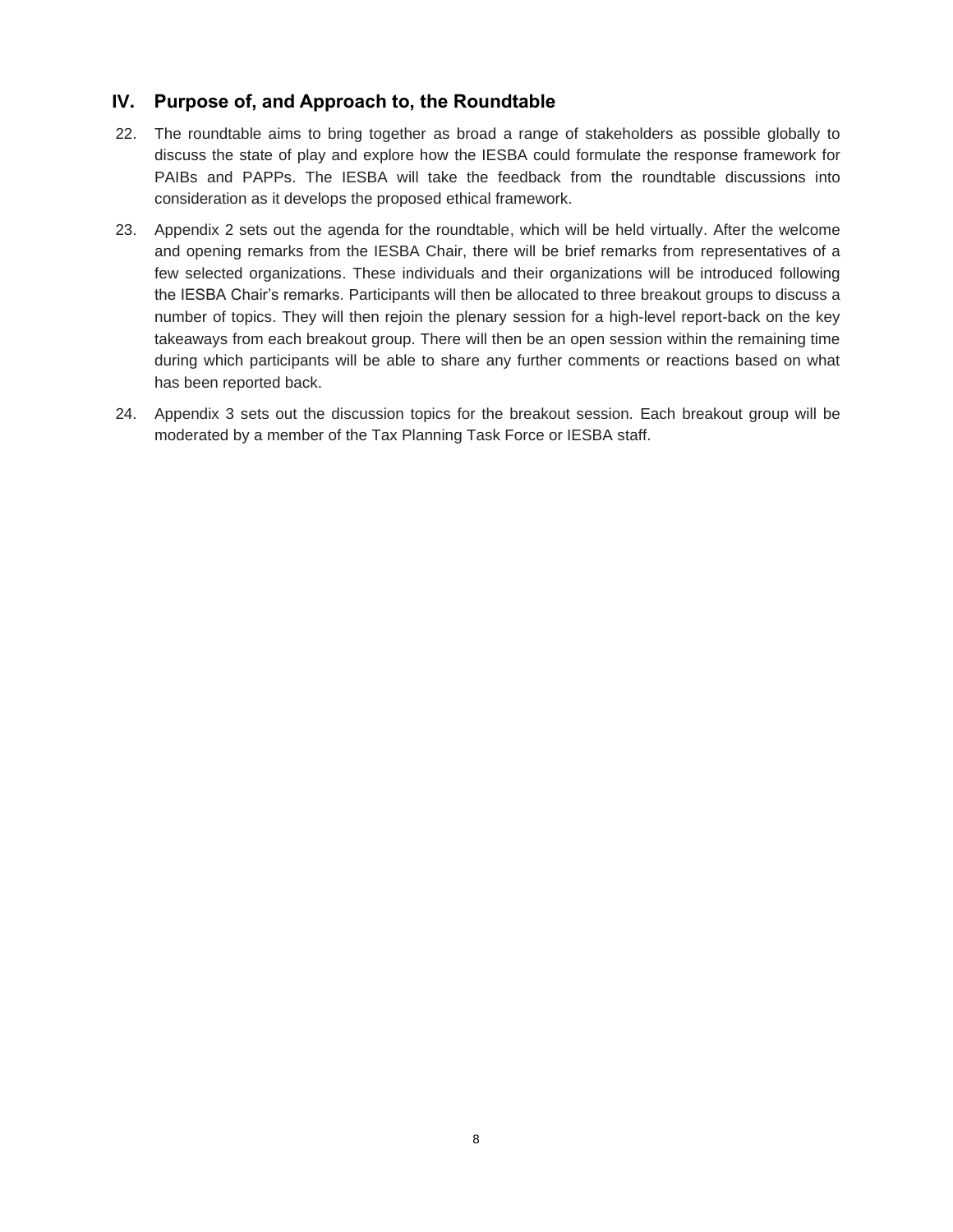#### **THE CODE'S FUNDAMENTAL PRINCIPLES AND CONCEPTUAL FRAMEWORK**

#### **Section 110 – The Fundamental Principles**

- 110.1 A1 There are five fundamental principles of ethics for professional accountants:
	- (a) Integrity to be straightforward and honest in all professional and business relationships.
	- (b) Objectivity to exercise professional or business judgment without being compromised by:
		- (i) Bias;
		- (ii) Conflict of interest; or
		- (iii) Undue influence of, or undue reliance on, individuals, organizations, technology or other factors.
	- (c) Professional Competence and Due Care to:
		- (i) Attain and maintain professional knowledge and skill at the level required to ensure that a client or employing organization receives competent professional service, based on current technical and professional standards and relevant legislation; and
		- (ii) Act diligently and in accordance with applicable technical and professional standards.
	- (d) Confidentiality to respect the confidentiality of information acquired as a result of professional and business relationships.
	- (e) Professional Behavior to:
		- (i) Comply with relevant laws and regulations;
		- (ii) Behave in a manner consistent with the profession's responsibility to act in the public interest in all professional activities and business relationships; and
		- (iii) Avoid any conduct that the professional accountant knows or should know might discredit the profession.

#### **Section 120 – The Conceptual Framework**

120.1 The circumstances in which professional accountants operate might create threats to compliance with the fundamental principles. Section 120 sets out requirements and application material, including a conceptual framework, to assist accountants in complying with the fundamental principles and meeting their responsibility to act in the public interest. Such requirements and application material accommodate the wide range of facts and circumstances, including the various professional activities, interests and relationships, that create threats to compliance with the fundamental principles. In addition, they deter accountants from concluding that a situation is permitted solely because that situation is not specifically prohibited by the Code.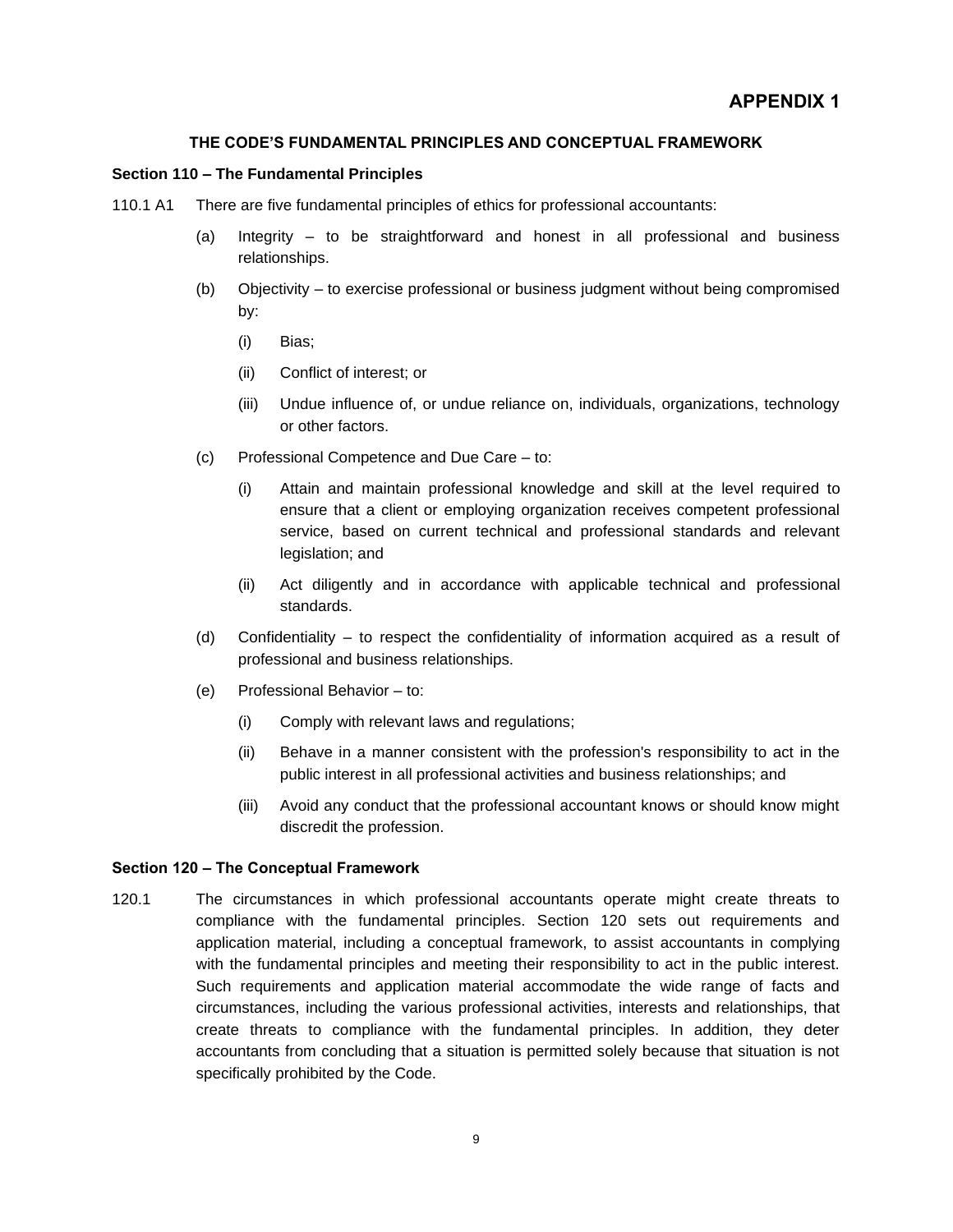- 120.2 The conceptual framework specifies an approach for a professional accountant to:
	- (a) Identify threats to compliance with the fundamental principles;
	- (b) Evaluate the threats identified; and
	- (c) Address the threats by eliminating or reducing them to an acceptable level.

## …

- **R120.5** When applying the conceptual framework, the professional accountant shall:
	- **(a)** Have an inquiring mind;
	- **(b)** Exercise professional judgment; and
	- **(c)** Use the reasonable and informed third party test described in paragraph 120.5 A6.

…

- 120.5 A6 The reasonable and informed third party test is a consideration by the professional accountant about whether the same conclusions would likely be reached by another party. Such consideration is made from the perspective of a reasonable and informed third party, who weighs all the relevant facts and circumstances that the accountant knows, or could reasonably be expected to know, at the time the conclusions are made. The reasonable and informed third party does not need to be an accountant, but would possess the relevant knowledge and experience to understand and evaluate the appropriateness of the accountant's conclusions in an impartial manner.
- **…**
- 120.6 A3 Threats to compliance with the fundamental principles fall into one or more of the following categories:
	- (a) Self-interest threat the threat that a financial or other interest will inappropriately influence a professional accountant's judgment or behavior;
	- (b) Self-review threat the threat that a professional accountant will not appropriately evaluate the results of a previous judgment made, or an activity performed by the accountant or by another individual within the accountant's firm or employing organization, on which the accountant will rely when forming a judgment as part of performing a current activity;
	- (c) Advocacy threat the threat that a professional accountant will promote a client's or employing organization's position to the point that the accountant's objectivity is compromised;
	- (d) Familiarity threat the threat that due to a long or close relationship with a client, or employing organization, a professional accountant will be too sympathetic to their interests or too accepting of their work; and
	- (e) Intimidation threat the threat that a professional accountant will be deterred from acting objectively because of actual or perceived pressures, including attempts to exercise undue influence over the accountant.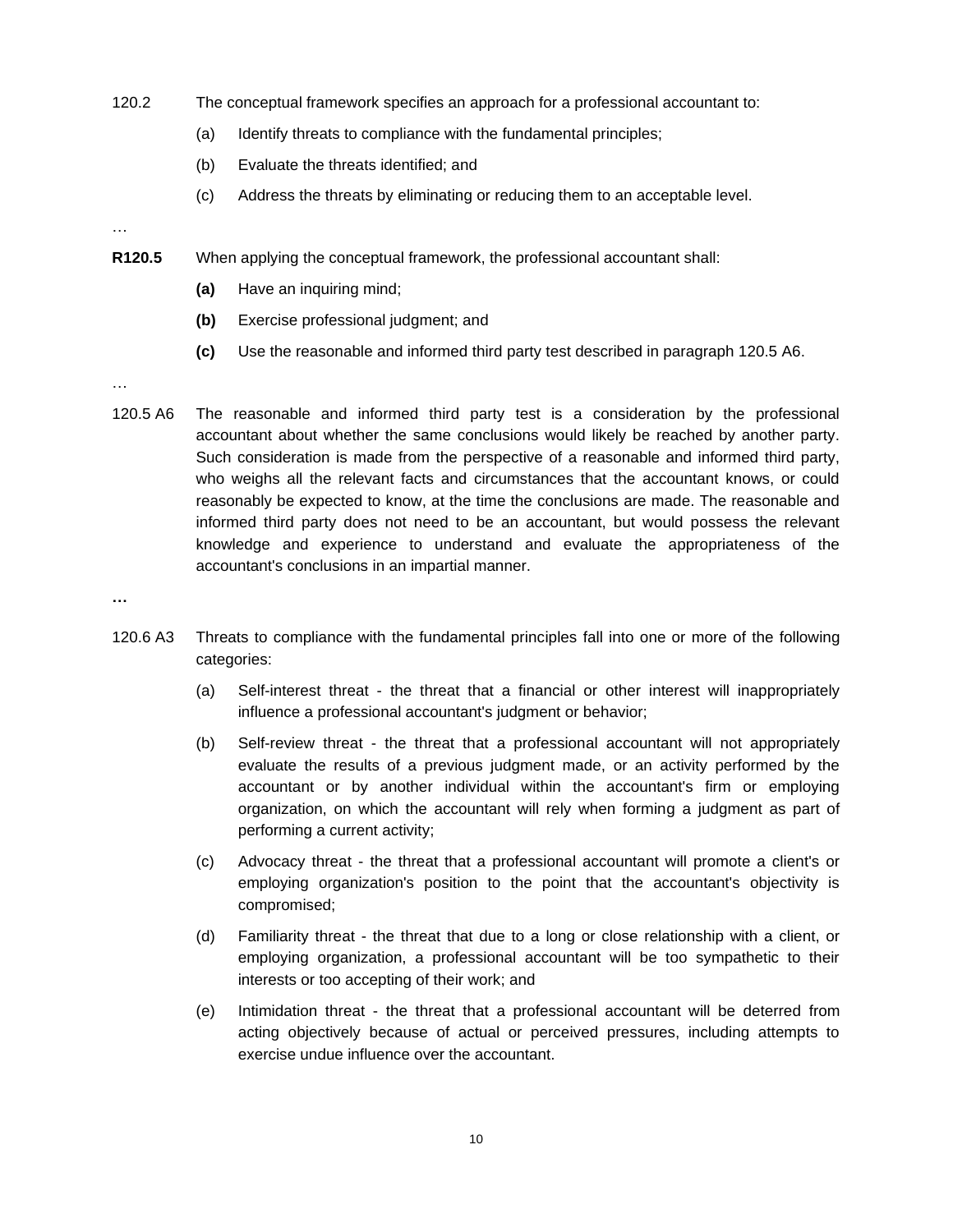## **AGENDA FOR ROUNDTABLE**

#### **Time and format Virtual roundtable**

The event will be divided into a main plenary session and breakout discussions (reporting back to the plenary) with breaks in between.

| Welcome<br>(10 minutes)                                | Welcome and opening remarks from Ms. Gabriela Figueiredo Dias, IESBA Chair                    |
|--------------------------------------------------------|-----------------------------------------------------------------------------------------------|
| Remarks<br>(20 minutes)                                | Remarks from selected organizations                                                           |
| Presentation<br>(15 minutes)                           | Prof. Jens Poll, Task Force Chair<br>State of play today, principles-based response framework |
| <b>Break</b><br>(5 minutes)                            | Short break before joining breakout groups                                                    |
| <b>Breakout Discussions</b><br>$(120 \text{ minutes})$ | <b>Discussions</b>                                                                            |
| <b>Break</b><br>(10 minutes)                           | Short break before rejoining plenary                                                          |
| <b>Plenary Discussions</b><br>(50 minutes)             | Report back from breakout discussions by appointed representatives and<br>open session        |
| Closing remarks<br>(10 minutes)                        | Prof. Jens Poll, Task Force Chair<br>Overall summary of the roundtable and next steps         |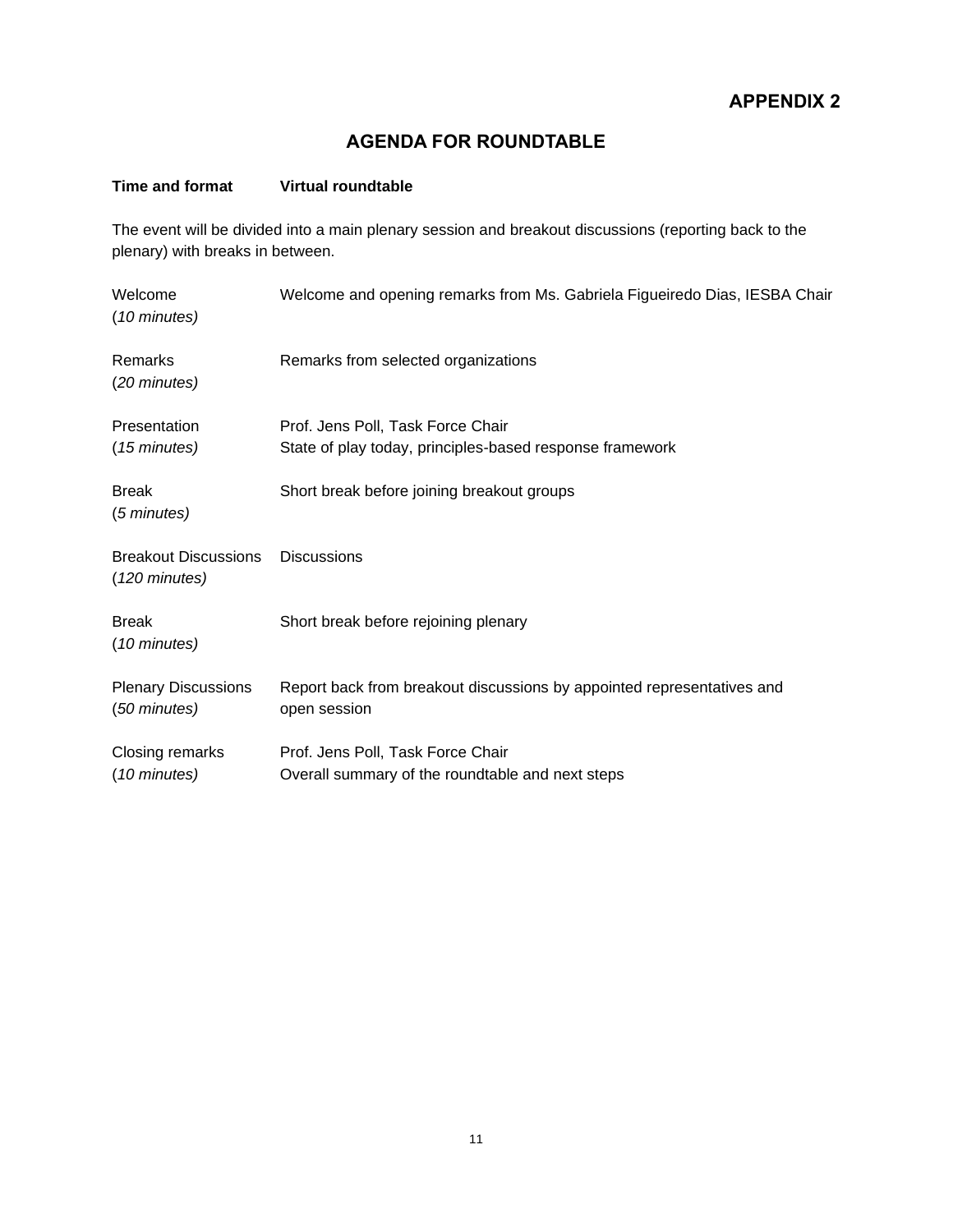## **BREAKOUT DISCUSSION TOPICS**

- 1. Paragraph 100.1 of the Code states that a distinguishing mark of the accountancy profession is its acceptance of the responsibility to act in the public interest.
	- (a) How would you balance a PA's responsibility to act in the client's or employing organization's interests versus their responsibility to act in the public interest when providing tax planning advice?
	- (b) What are the particular challenges PAs face when balancing the two interests?
- 2. Assume a PA is advising a client or employing organization on a tax planning strategy where the local tax laws are unclear.
	- (a) To what extent should the PA take into account the intent of the legislature?
	- (b) How would the PA determine if the tax advice is potentially contrary to that intent?
		- How would the PA approach the tax strategy if it concerns a cross-border transaction involving multiple jurisdictions?
		- Would their assessment change if the tax strategy could be considered to be artificial or contrived?
- 3. There is only one provision in the Code that deals with the topic of tax avoidance, and this is in the specific context of auditor independence. Paragraph R604.4 in the Code<sup>14</sup> prohibits a firm or a network firm from providing a tax service or recommending a transaction to an audit client if the service or transaction relates to marketing, planning, or opining in favor of a tax treatment that was initially recommended, directly or indirectly, by the firm or network firm, and a significant purpose of the tax treatment or transaction is tax avoidance, unless the firm is confident that the proposed treatment has a basis in applicable tax law or regulation that is likely to prevail.
	- (a) Assuming you are a PAPP providing tax planning advice to a non-audit client, how would you approach your advice to the client if you are uncertain that the tax treatment will prevail based on the applicable tax law or regulation?
	- (b) Assuming you are a PAIB in charge of formulating your employing organization's tax strategy, how would you approach your advice to the employing organization if you are uncertain that the tax treatment will prevail based on the applicable tax law or regulation?
	- (c) What specific factors should the PA consider in exercising their judgment?

<sup>14</sup> See [revised Non-assurance Services \(NAS\) provisions,](https://www.ethicsboard.org/publications/final-pronouncement-revisions-non-assurance-service-provisions-code) released in April 2021 and effective for audits of financial statements for periods beginning on or after December 15, 2022.